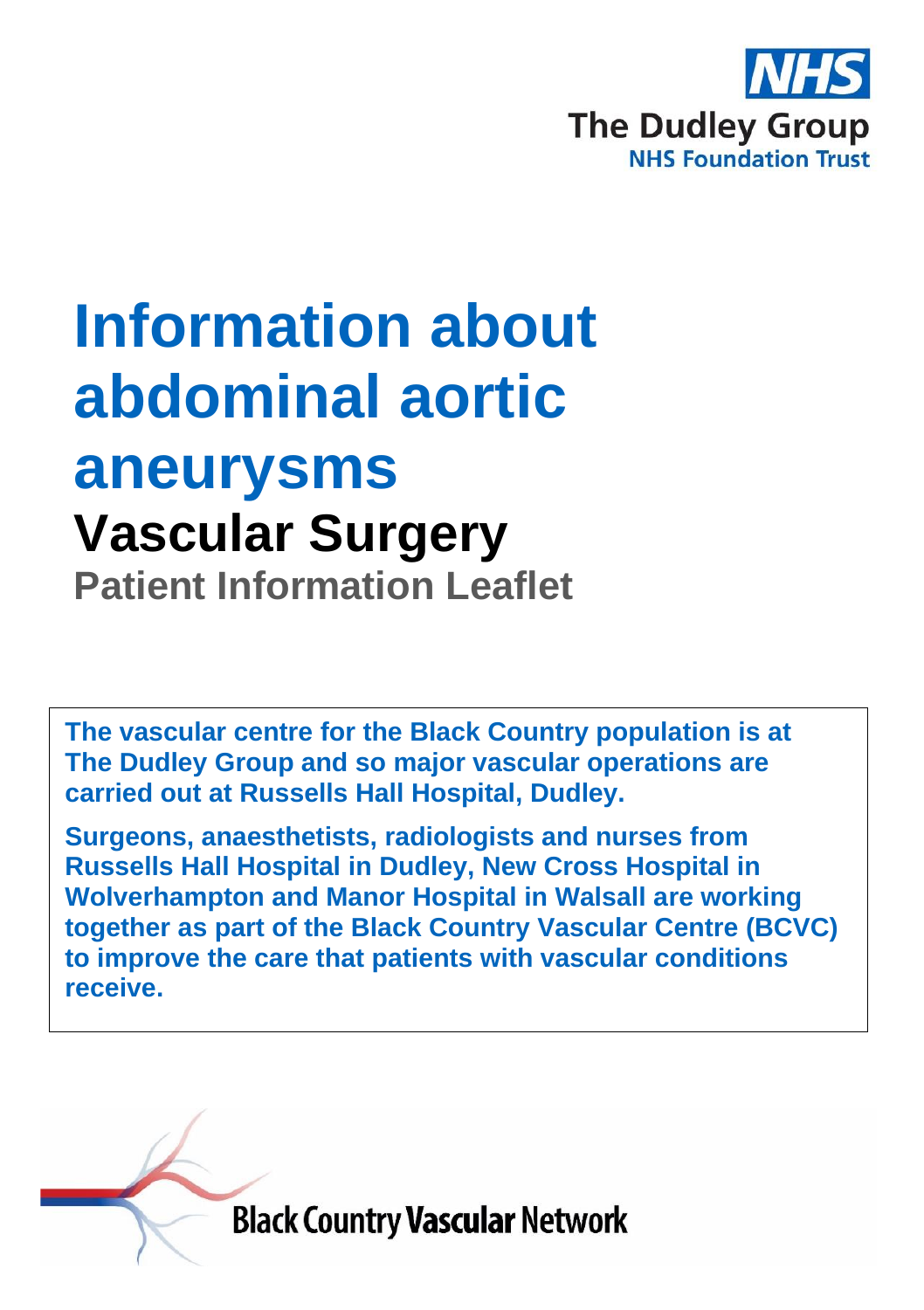### **Introduction**

This leaflet is about a condition known as an abdominal aortic aneurysm. It explains what the condition is, how it is monitored and briefly describes the surgical treatment options. There is a separate, more detailed leaflet about the two surgical options available.

This leaflet is not meant to replace the information discussed between you and your consultant but can act as a starting point for such a discussion, or as a useful reminder of the key points.

### **What is an aneurysm?**

An aneurysm occurs when the walls of your arteries weaken. The pressure of blood flow can cause it to stretch and balloon out, rather like a worn car tyre, to form an aneurysm.

Aneurysms can occur in any artery. They can be small and round or long and balloon-like. The most common artery to be affected is the aorta, which is the main artery in your tummy (abdomen). This is known as an abdominal aortic aneurysm (AAA) – please see figure 1.

The aorta is the largest blood vessel in your body. It runs from the left side of the heart, down through the chest and into the abdomen. At about hip level, it divides into two arteries which deliver blood to your legs and feet (known as iliac arteries).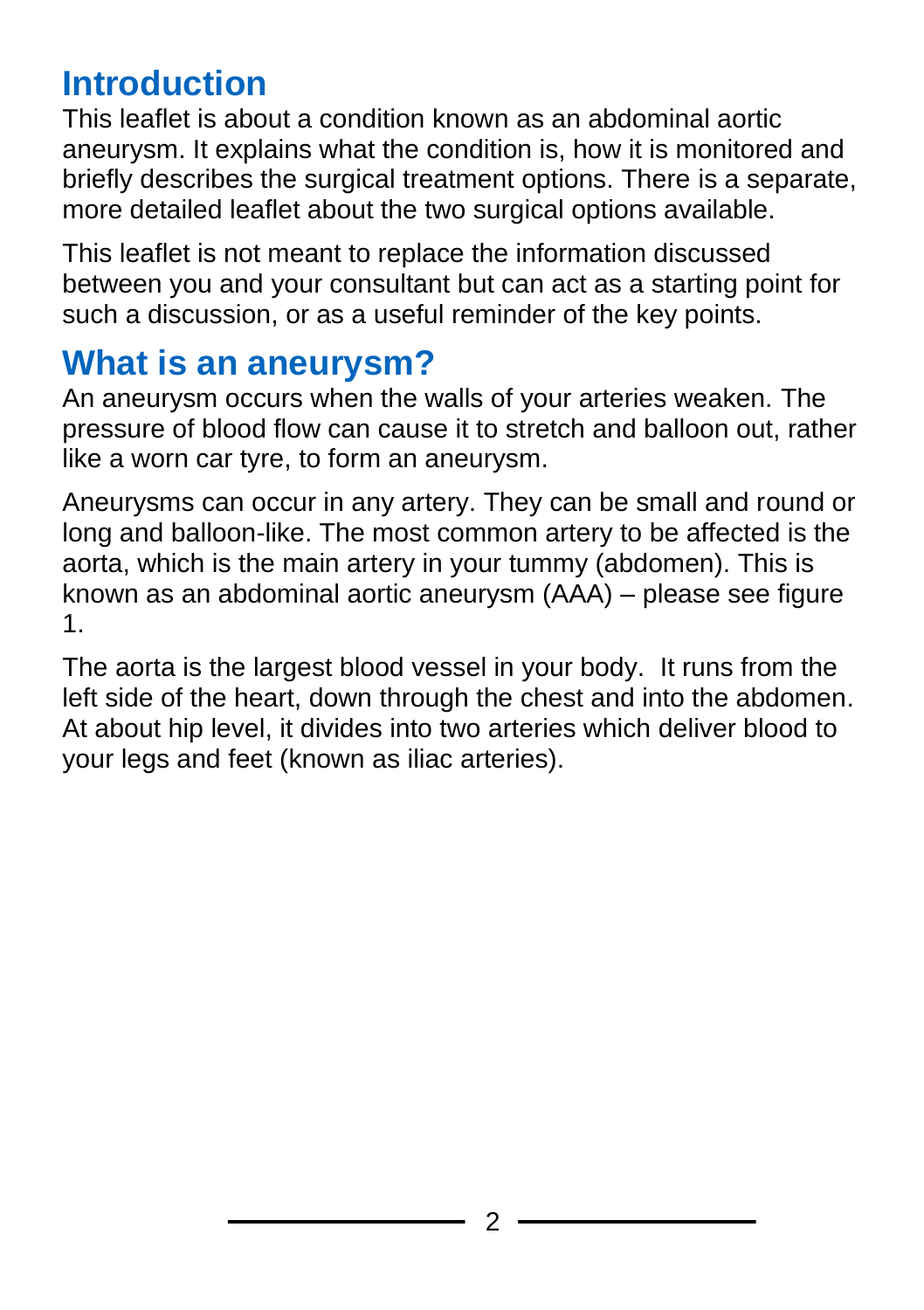#### Aortic aneurysm repair (open operation) - infra renal aneurysms



Incisions either:

- 1. Longitudinal (up and down) to give good exposure to pelvic vessels.
- 2. Transverse (across) Suitable where less extensive exposure required.

Incisions are kept as short as possible.



1a. Aortic aneurysm

2b. Aortic and iliac artery aneurysms

### Figure 1 – shows an AAA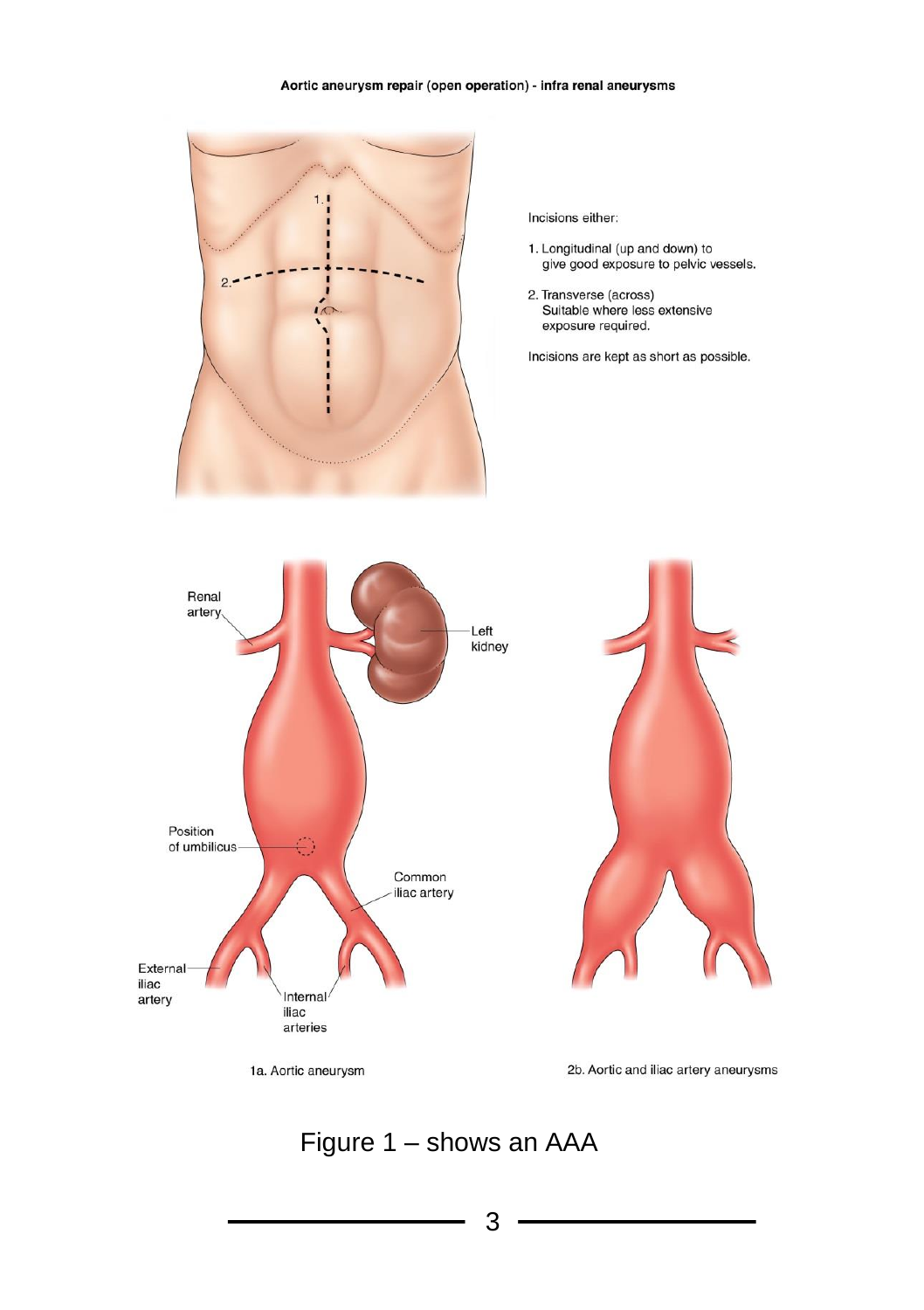### **Who is at risk?**

Aneurysms can affect people of any age and both sexes. However, it is known that those who are most at risk include men over the age of 60, younger men with a brother or father who has had an aneurysm or men with arterial disease (angina or heart attack), hardening of the arteries or high blood pressure.

About four in 100 men over the age of 65 will develop an aneurysm, though not all will be of significant size, and about one in 100 will have a large aneurysm requiring surgery. Aneurysms are about six times rarer in women. Smoking and high blood pressure are known to increase the size and risk of aneurysms once they are present.

### **How is an aneurysm diagnosed?**

Aneurysms generally take years to develop and it is rare for them to give symptoms during this time. This condition is often found by chance during a physical examination or scan for unrelated symptoms.

Occasionally, a patient may become aware of a feeling of pulsation (throbbing) in the abdomen. As an aortic aneurysm stretches, it can cause pain in the back or the abdomen but pain is not common. If an aneurysm is suspected, an ultrasound scan will be performed.

An ultrasound scan of the abdomen is a painless outpatient test that will only take 10 to 15 minutes (see figure 2). It is used to decide whether an aneurysm is present and to measure the exact size.

The most important feature of the scan is the maximum diameter of the aorta, which is usually about two and a half centimetres across in adults, although this varies with your build. An aneurysm is said to be present if the artery is over three centimetres across, and then the tendency is for the blood vessel to gradually increase in size over years.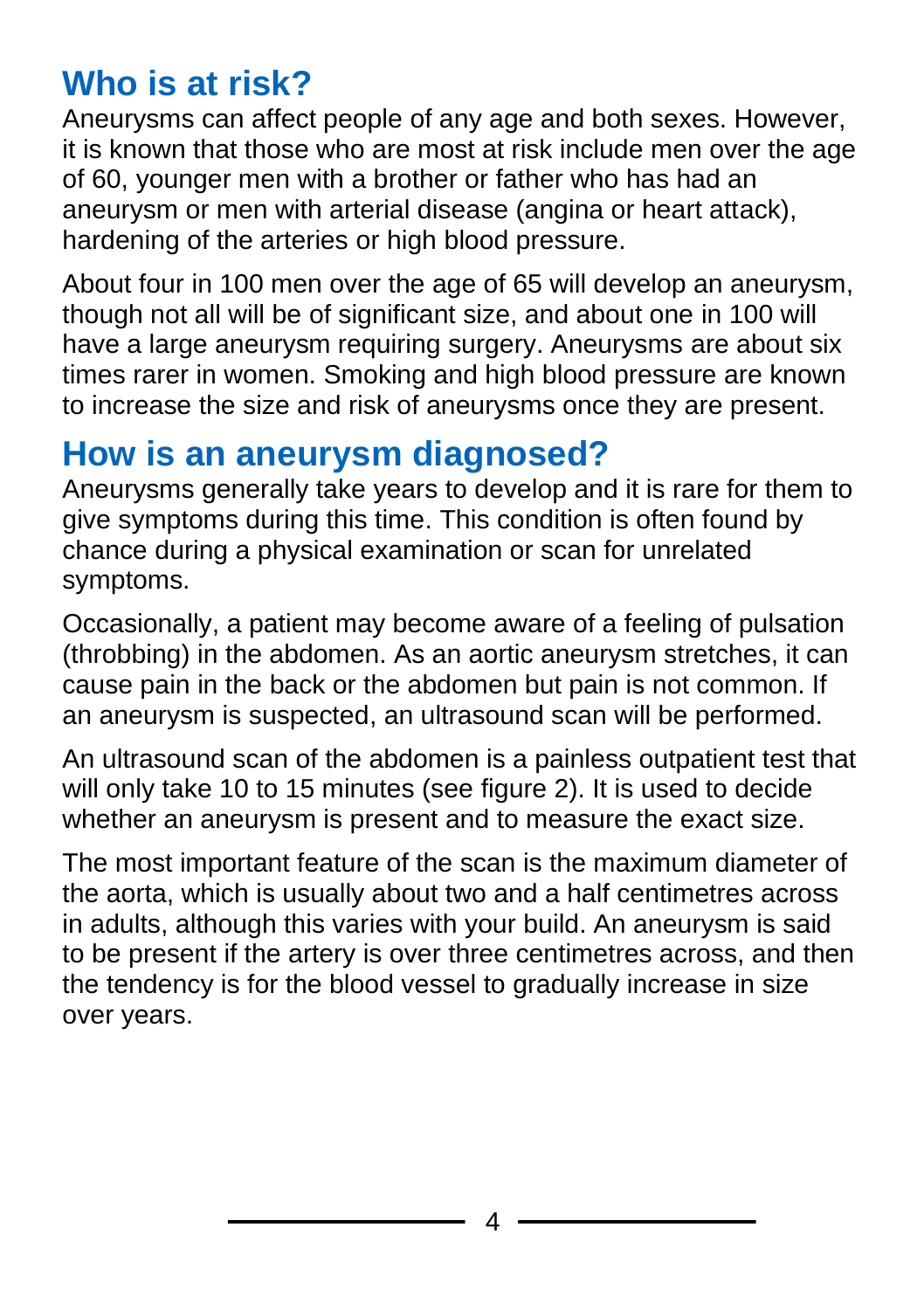

Figure 2 – ultrasound scan of an AAA

### **What happens now?**

Not all aneurysms need surgery. The size of the aneurysm will guide the surgeon on your treatment. Your surgeon will discuss whether you need an operation soon, or whether you should be placed onto a surveillance programme.

If you are placed on the surveillance programme, we will call you for scans on a regular basis to monitor the size of the aneurysm.

- If the aneurysm is three and a half centimetres or less, you will be called for a scan every 18 months.
- If the aneurysm is between three and a half to four centimetres, you will be called for a scan every 12 months.
- If the aneurysm is four to five centimetres, you will be called for a scan every six months.
- If the aneurysm is five centimetres or greater, you will be called for a scan every three months.

Each time you have a scan, your consultant will be informed of the aneurysm size and any changes that may have occurred.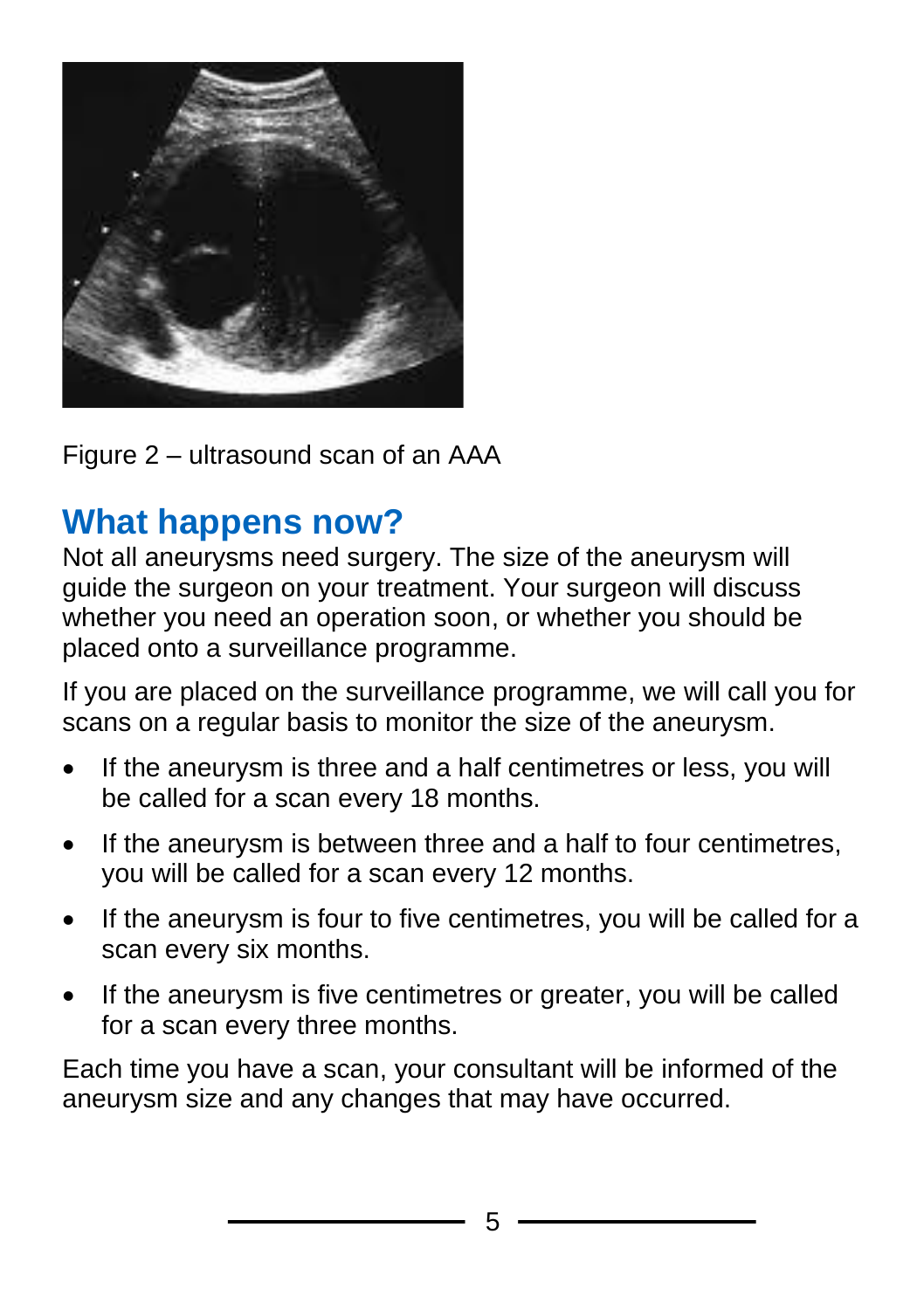### **Will I need an operation?**

Surgery is only advised when it is considered that the risk of the aneurysm bursting is greater than the risk of having surgery. Eventually the aneurysm may reach a size where surgery is advised, usually when it exceeds five and a half centimetres (please see table 1 for more information).

As surgery carries significant risks, the decision to operate must take into account the individual health of the patient, in particular their heart, lungs and kidneys. Before operating, most patients will need some tests on these organs.

#### **Table 1 – shows the risk of the aneurysm bursting related to its size (diameter)<sup>1</sup>**

| <b>Size of</b><br>aorta | Risk of rupture per year                                                    |
|-------------------------|-----------------------------------------------------------------------------|
| 4cm or less             | Less than 1 in 200 people with an<br>aneurysm this size will have a rupture |
| 4cm to 5cm              | 1 to 5 in 100 people with an aneurysm<br>this size will have a rupture      |
| 5cm to 6cm              | 3 to 15 in 100 people with an aneurysm<br>this size will have a rupture     |
| 6cm to 7cm              | 10 to 20 in 100 people with an aneurysm<br>this size will have a rupture    |
| over 7cm                | 20 to 50 in 100 people with an aneurysm<br>this size will have a rupture    |

### **What operation will be performed?**

[Traditional surgery](https://www.circulationfoundation.org.uk/help-advice/abdominal-aortic-aneurysm/open-aaa-repair-operation) for aneurysm repair involves an incision (cut) in the abdomen, and replacement of the affected section of blood vessel with a fabric tube. If the aneurysm extends into the pelvis, a graft designed like a pair of trousers is used which may extend to the groins in some patients. The main risk of surgery is death or heart attack which occurs in about one in 20 patients overall.

However, after a successful operation, the risk of later complications is very low.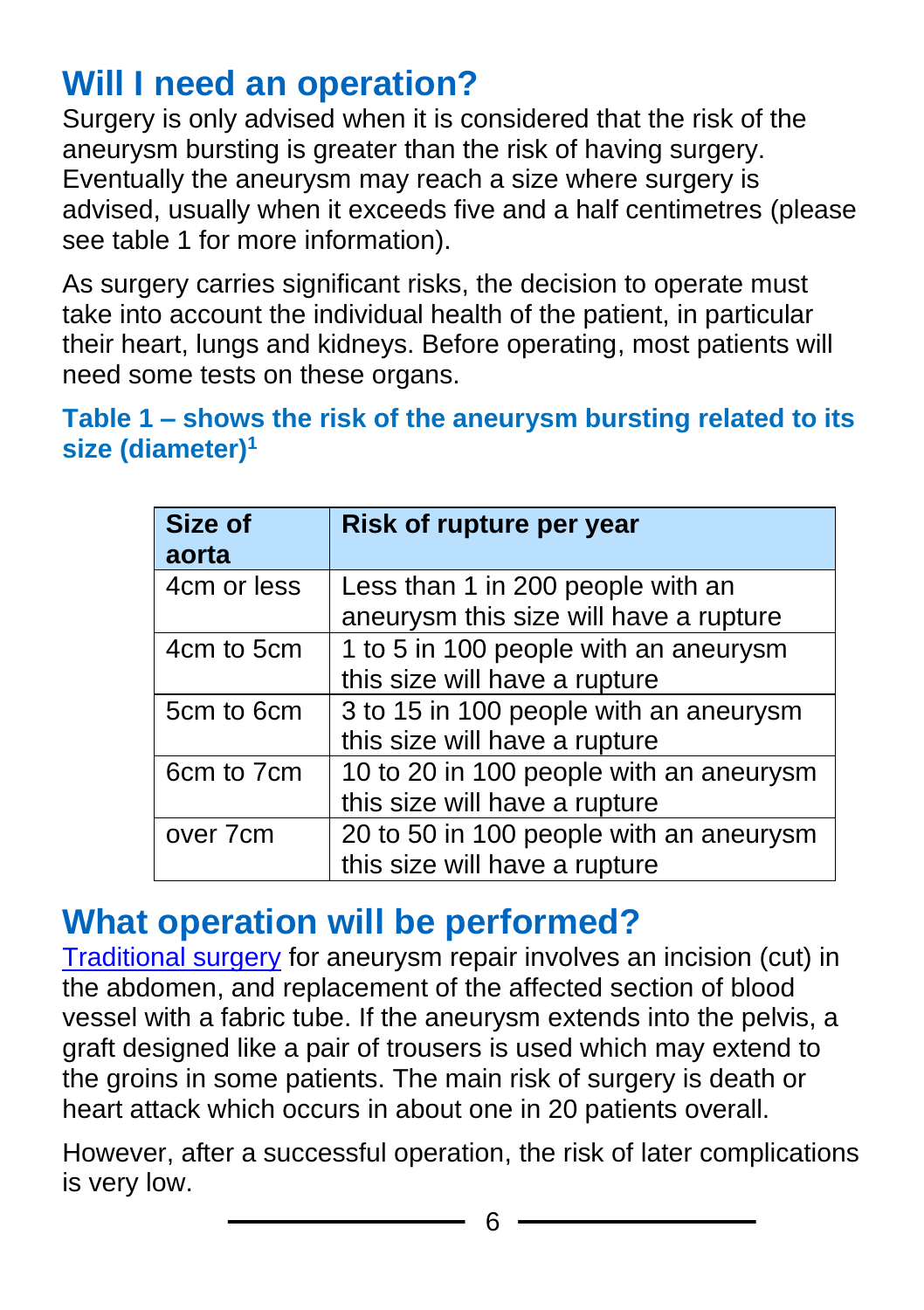With modern technology, the risks of the operation can be greatly reduced by a keyhole surgical technique known as endovascular repair which uses a stent-graft. However, not every patient or every aneurysm is suitable for this. In particular, aneurysms arising close to or above the kidneys are more difficult to treat in this way.

All patients treated by endovascular surgery need to have regular scans after the operation to detect slippage or failures of the stent-graft. 10 per cent of patients (one person out of every 10) will require further intervention such as surgery in the future.

### **Is surgery successful?**

If aneurysms are repaired before they burst, there is a high overall chance of successful repair and a return to normal life and life expectancy. However, you should discuss the risks of surgery with your surgeon.

The risks attached to the open repair through a cut in your abdomen are:

- Medical complications such as a heart attack, stroke, kidney failure.
- Chest problems.
- Loss of circulation to the legs or bowel.
- Deep vein thrombosis (blood clot in the leg vein).
- Infection of the artificial artery.

Each of these is rare but it does mean overall that some patients may have a fatal complication from their operation. For most, the risk is about five per cent.

With the stent-graft, the potential complications are greatly reduced as there is far less stress placed on the heart, less risk of haemorrhage (bleeding) or respiratory complications.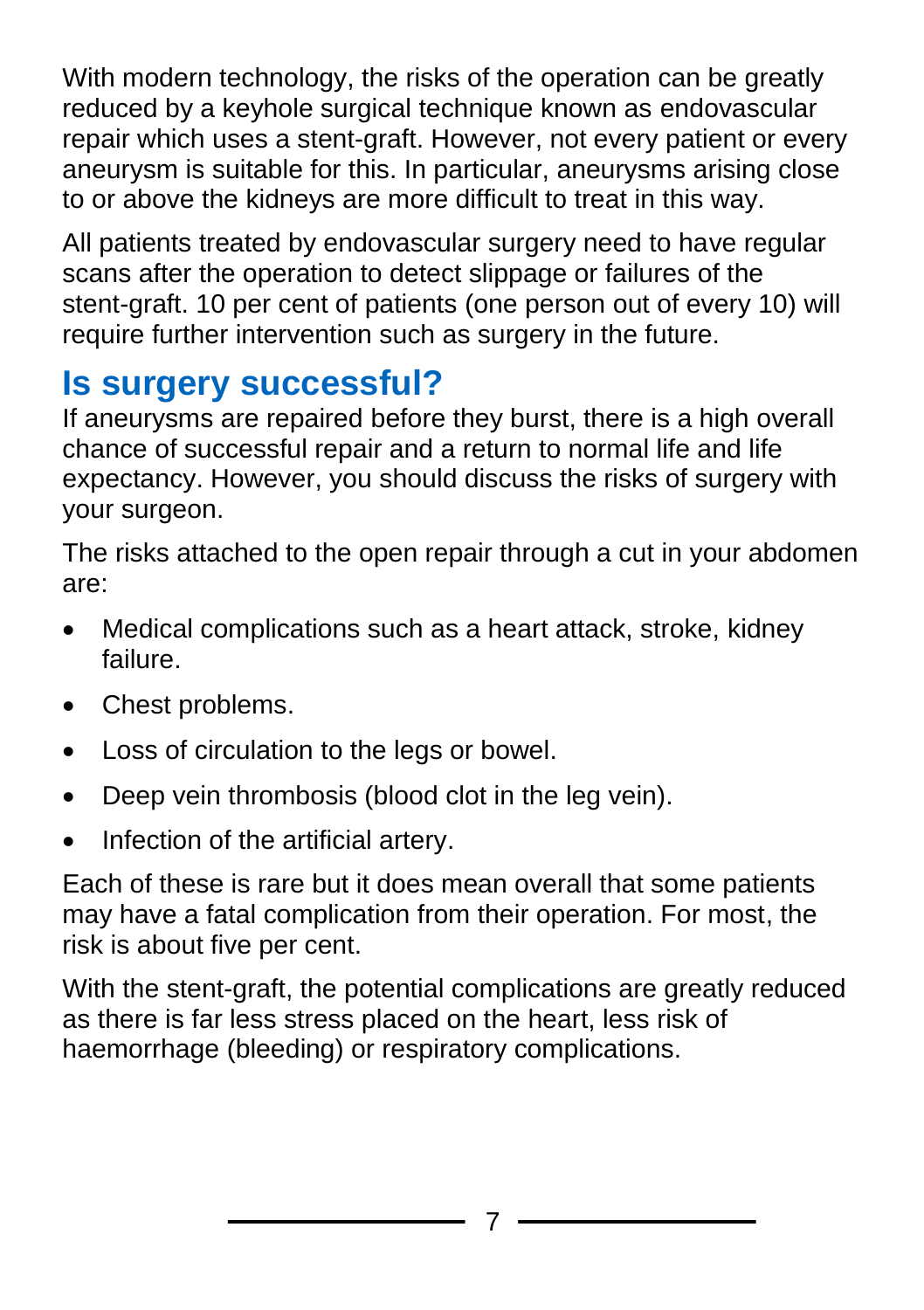The main complication associated with this type of aneurysm repair is the risk of the graft moving from the position, resulting in a leakage of blood into the aneurysm. This means that the aneurysm has not been sealed and the graft may become completely or partly blocked by a blood clot. If this happens, you may need an operation to correct the blood flow to your leg arteries.

### **What can I do to help myself?**

You should consider what you can do to improve your general health, for example:

- Eat a healthy diet which includes having a low salt intake.
- Exercise regularly, if you are able.
- Lose weight, if you are overweight.
- Do not smoke. If you would like help with stopping smoking, please contact Let's Get Healthy Dudley on 01384 732402.
- Only drink alcohol in moderation.
- If you have high blood pressure, diabetes or a high cholesterol level, make sure you take any prescribed treatment.

You may be prescribed a statin drug to lower your cholesterol level and low-dose aspirin to help prevent blood clots from forming. Information relating to this medication will be provided, if it is dispensed.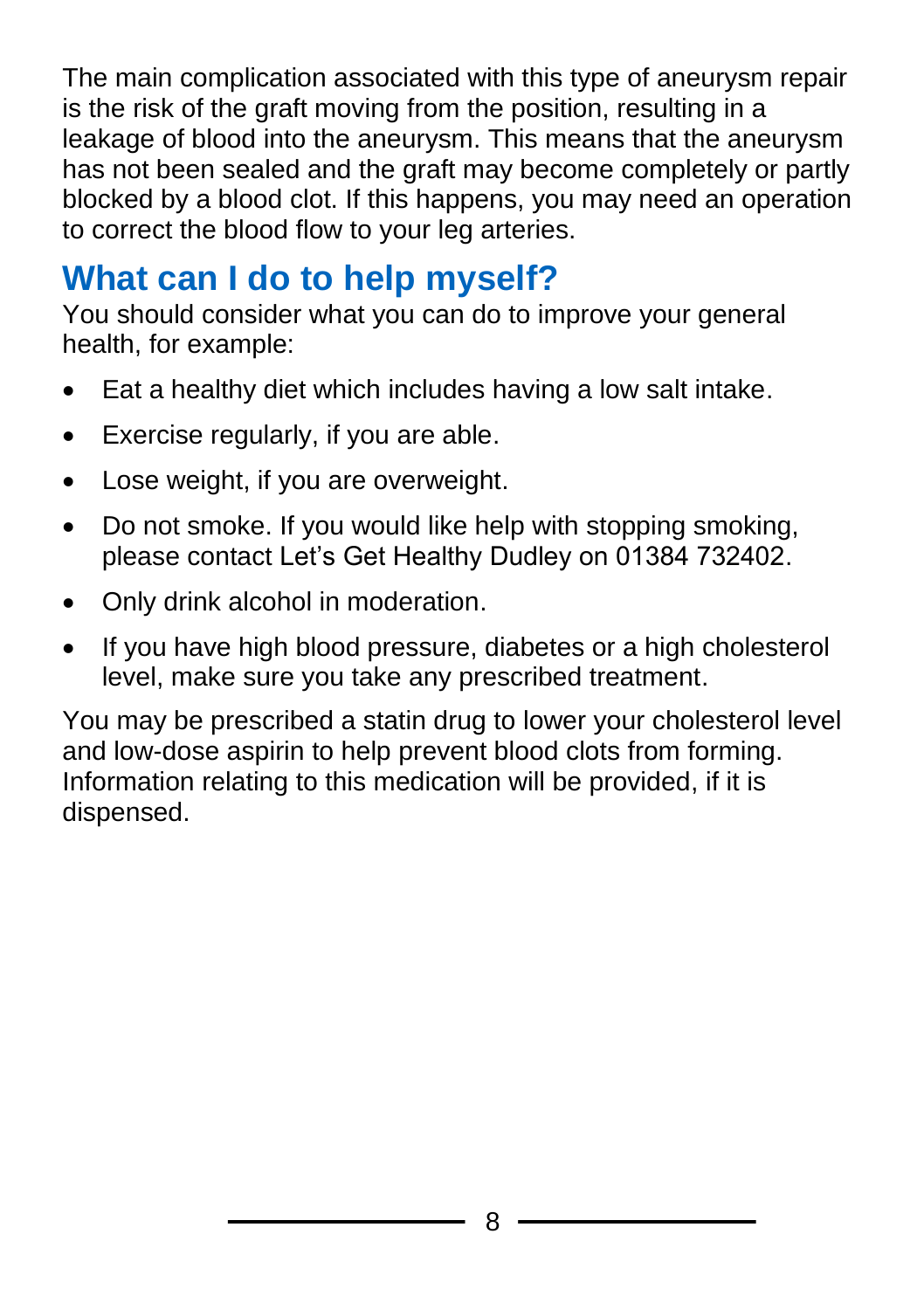### **Additional advice for patients who have an aneurysm**

#### **Driving**

The DVLA states the following:

#### **Car or motorcycle licence**

You must tell DVLA if your aortic aneurysm is over six centimetres in diameter despite treatment. Ask your doctor or consultant if you are not sure.

#### **Bus, coach or lorry licence**

You must tell DVLA if you have an aortic aneurysm of any size.

You can find out more from the following weblink:

<https://www.gov.uk/aneurysm-and-driving>

#### **Flying**

If you have an aneurysm and are considering a holiday which involves flying, you will need to declare this condition to your travel insurance company. Some insurance companies will not provide cover for you as some airlines refuse patients with this condition due to an increased risk of the AAA bursting at altitude.

When booking a flight or holiday, it is advisable to check with the airline at the same time. Some companies will provide cover as long as you have the permission of your consultant to fly.

#### **Normal activity**

Often the first description of an aneurysm can be frightening and many patients have concerns about returning to normal life for fear of causing the aneurysm to burst. We encourage you to do the normal activities that you did before you knew you had this condition.

9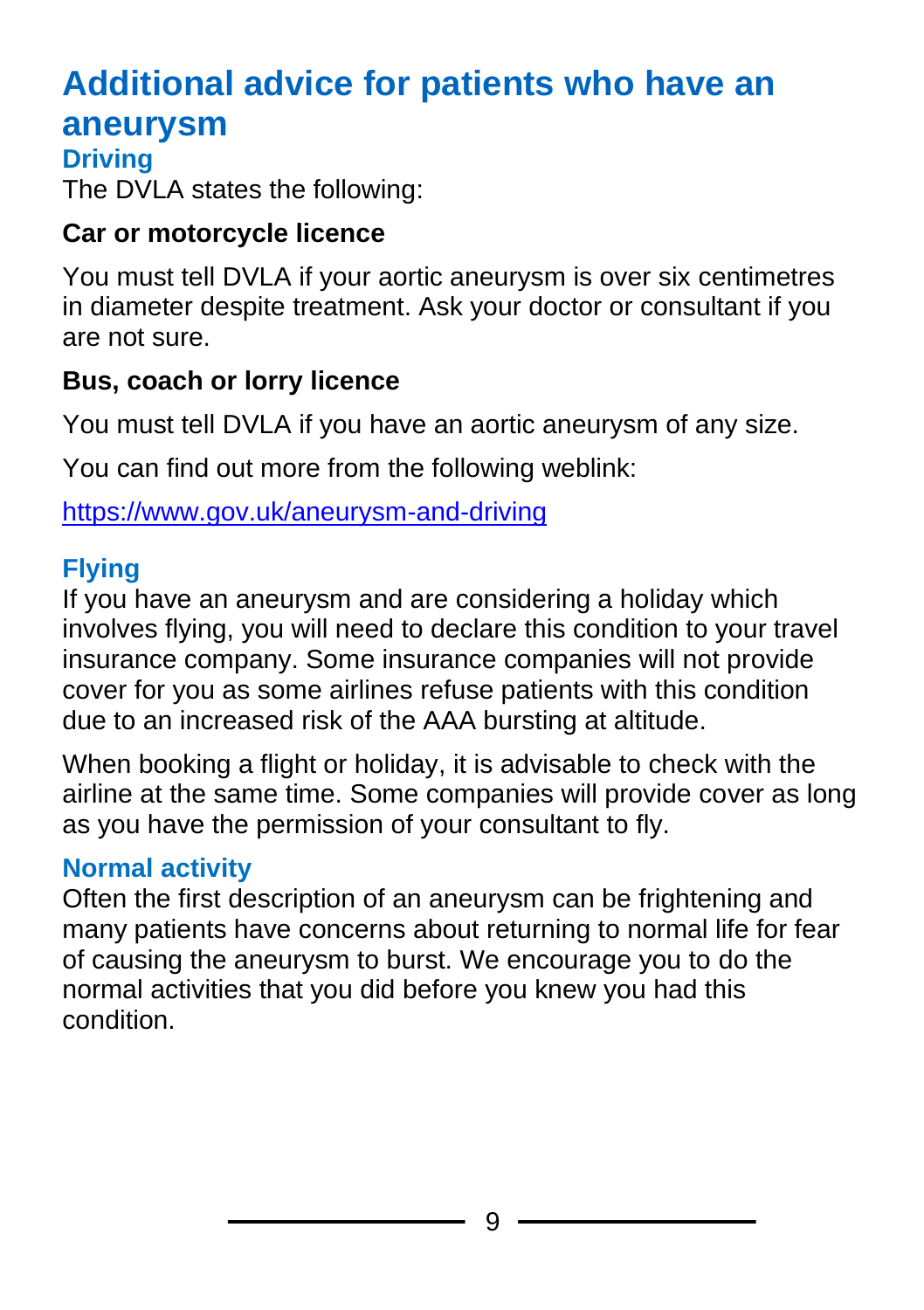If we have any concerns, these will be discussed with you. You should use this opportunity to improve your health by stopping smoking and getting fitter, in case you ever need to have surgery, as this will reduce any complications occurring during and after surgery.

## **Can I find out more?**

### **NHS Choices**

[http://www.nhs.uk/conditions/Repairofabdominalaneurysm/Pages/In](http://www.nhs.uk/conditions/Repairofabdominalaneurysm/Pages/Introduction.aspx) [troduction.aspx](http://www.nhs.uk/conditions/Repairofabdominalaneurysm/Pages/Introduction.aspx)

### **NHS Abdominal Aortic Aneurysm Screening Programme**

<http://aaa.screening.nhs.uk/>

### **Reference**

Brewster *et al*. Guidelines for the treatment of abdominal aortic aneurysms. *Journal of Vascular Surgery*. 2003; 37(5):1106.

Images provided with permission from Vascutek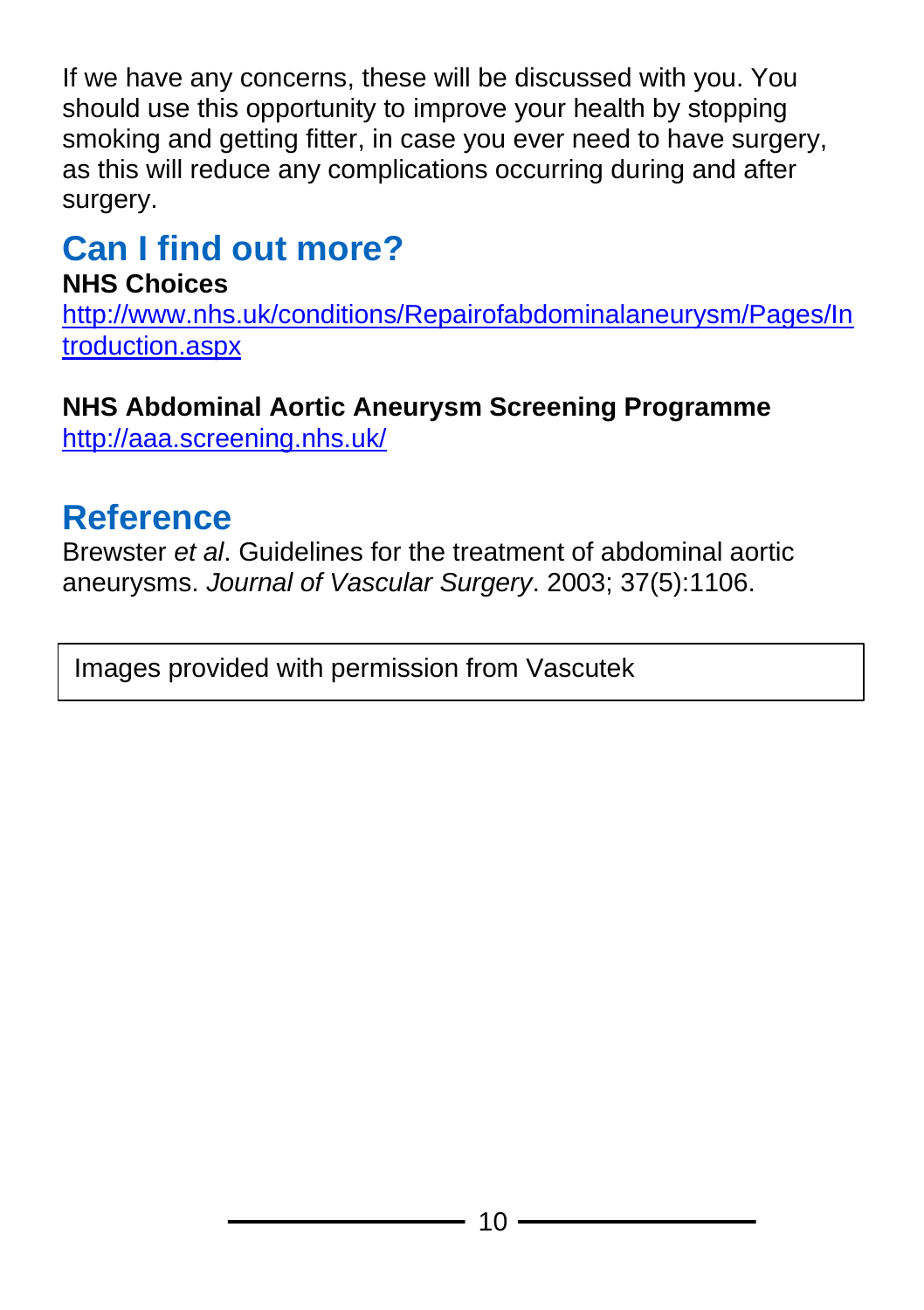### **Contact information**

If you have any questions, or if there is anything you do not understand about this leaflet, please contact your consultant or vascular nurse on the telephone numbers below:

#### **Russells Hall Hospital, Dudley**

| <b>Mrs Shiralkar</b> | Consultant vascular        | 01384 244246     |
|----------------------|----------------------------|------------------|
|                      | surgeon                    |                  |
| <b>Mr Pathak</b>     | <b>Consultant vascular</b> | 01384 244245     |
|                      | surgeon                    |                  |
| Mr Rehman            | <b>Consultant vascular</b> | 01384 244176     |
|                      | surgeon                    |                  |
| Mr Newman            | <b>Consultant vascular</b> | 01384 244243     |
|                      | surgeon                    |                  |
| Mr Wall              | <b>Consultant vascular</b> | 01384 456111     |
|                      | surgeon                    | ext. 1235        |
| <b>Sharron</b>       | Vascular nurse             | 01384 456111     |
| <b>Trouth/Vicky</b>  | specialists                | ext. 2456        |
| Baker/Leanne         |                            | (answer machine) |
| <b>Barker</b>        |                            |                  |

#### **New Cross Hospital, Wolverhampton**

| Mr Garnham       | <b>Consultant vascular</b> | 01902 695977 |  |
|------------------|----------------------------|--------------|--|
|                  | surgeon                    |              |  |
| Mr Hobbs         | <b>Consultant vascular</b> | 01902 695971 |  |
|                  | surgeon                    |              |  |
| Paula            | Vascular nurse             | 01902 695984 |  |
| Poulton/Paulette | specialists                |              |  |
| Asbury-Millwood  |                            |              |  |

#### **Manor Hospital, Walsall**

| Mr Khan           | Consultant vascular<br>surgeon | 01922 721172<br>ext. 6669 |
|-------------------|--------------------------------|---------------------------|
| <b>Beth Smith</b> | Vascular nurse<br>specialist   | 01902 721172<br>ext. 7648 |